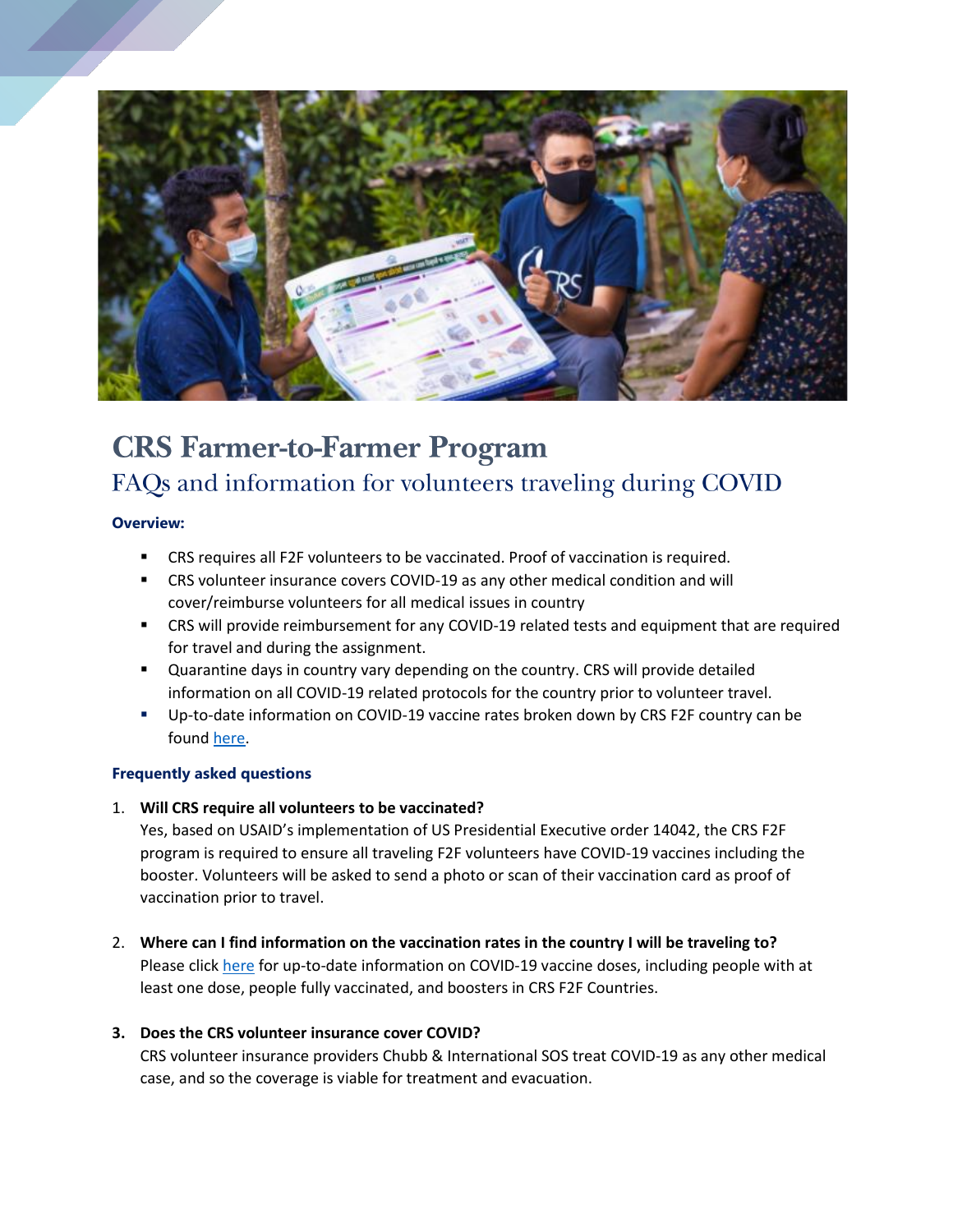**4. What are the isolation/quarantining, indoor masking rules, limits on group gatherings etc. in CRS F2F countries? Are participants required to be vaccinated or wear masks?**

These details vary depending on each country. CRS F2F mandates masking during all trainings but these protocols do not follow country specific guidance. CRS will provide detailed information on all COVID related protocols prior to volunteer travel.

# **5. What happens if a volunteer tests positive on arrival**?

CRS will arrange accommodation for volunteer isolation. There are three scenarios in this case:

- i. If the volunteer is feeling well, the volunteer will train remotely from the hotel followed by travel to the field once the volunteer tests negative.
- ii. If the volunteer is not well enough to train remotely, recovery is priority, followed by the option to train remotely or travel to the field, if the volunteer is able to extend time in-country.
- iii. If the volunteer tests positive for the entire 2 weeks in-country and is unable to extend time incountry, the volunteer will return to the US once s/he tests negative and remotely support the assignment from there.

# **6. Will CRS provide N95 or other appropriate masks in-country?**

The availability of COVID-19 related equipment varies from country to country. Therefore, volunteers should purchase COVID-19 related equipment (masks and rapid tests) as needed in the US prior to departure. Volunteers will be reimbursed for their expenses. Any unused masks and tests should be returned to a team member in the country of assignment. F2F teams and the CRS office will have masks and rapid tests available for emergencies.

**7. Will CRS arrange for easy access to testing facilities upon arrival in-country? If appointments are needed, will CRS pre-arrange these for volunteers?** 

Volunteers are encouraged to carry rapid tests with them if they want to test as a precautionary measure. CRS will make arrangements for volunteer PCR testing prior to volunteer travel back to the U.S. These details will be integrated into the orientation process. More details will be provided prior to departure.

## **8. What should a volunteer do if s/he starts to feel unwell?**

Volunteers will be asked to reach out to their point of contact in the country, the F2F country Director or the F2F coordinator who will provide instructions and guidance on next steps. Volunteers will have an opportunity to gather more details on the process during the in-country orientation.

**9. What happens if volunteers test positive and need to be rushed to a hospital for treatment? Will assignments be close to high quality hospitals?** 

CRS F2F has detailed processes in place should there be a need to evacuate a volunteer to the nearest reliable hospital. More information will be provided during the pre-departure orientation process.

## 10. **What are the COVID-19 protocols at CRS offices?**

CRS offices are following strict guidance on safe use of offices including office ventilation, temperature screenings, safe use of vehicles, assignment location risk assessments, and enforced